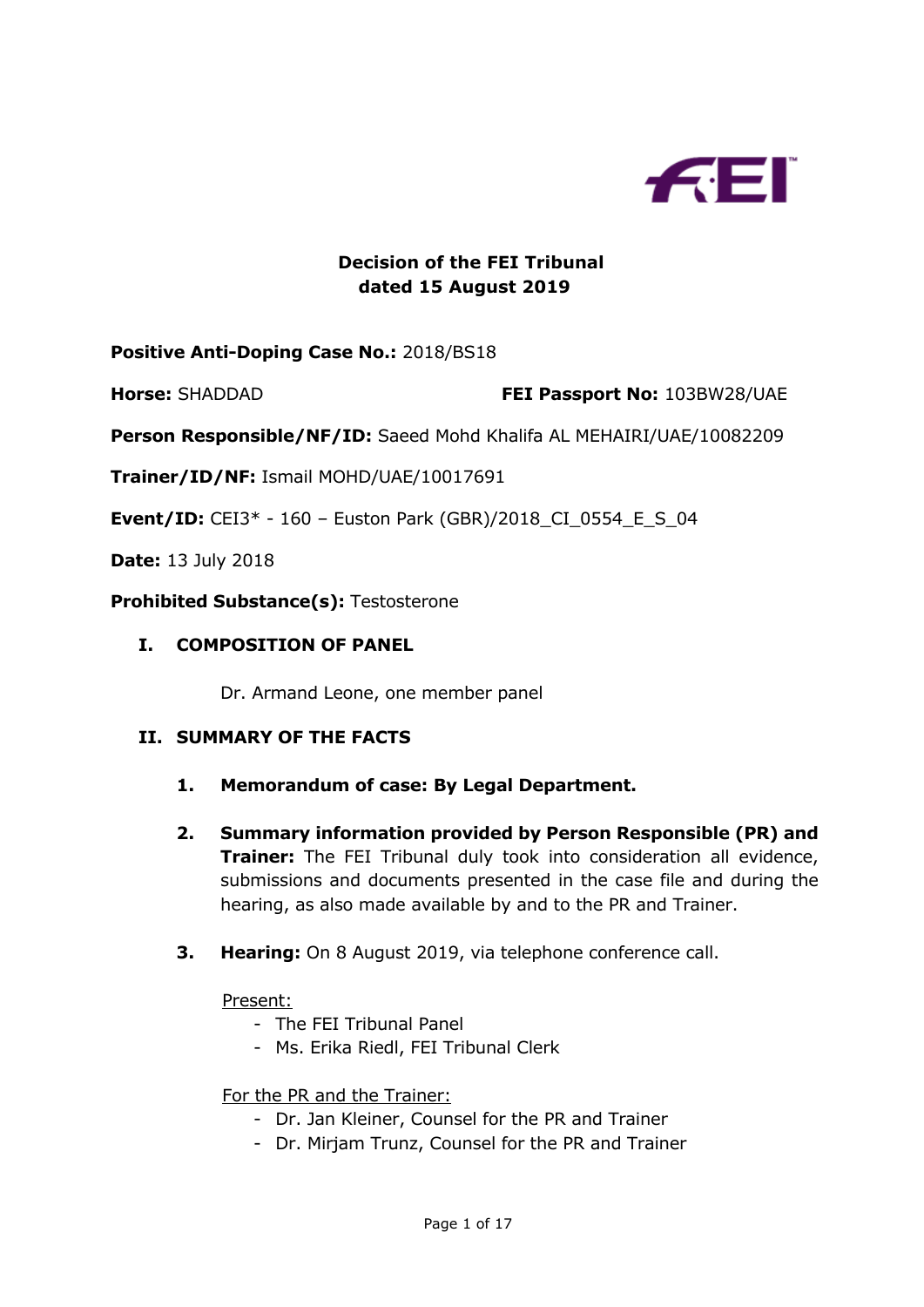For the FEI:

- Ms. Anna Thorstenson, FEI Legal Counsel

### **III. DESCRIPTION OF THE CASE FROM THE LEGAL VIEWPOINT**

### **1. Articles of the Statutes/Regulations which are applicable:**

Statutes 23rd edition, effective 29 April 2015 ("**Statutes**"), Arts. 1.4, 38 and 39.

General Regulations, 23rd edition, 1 January 2009, updates effective 1 January 2018, Arts. 118, 143.1, 161, 168 and 169 ("**GRs**").

Internal Regulations of the FEI Tribunal, 3rd Edition, 2 March 2018 ("**IRs**").

FEI Equine Anti-Doping and Controlled Medication Regulations ("**EADCMRs**"), 2nd edition, effective 1 January 2018.

FEI Equine Anti-Doping Rules ("**EAD Rules**"), 2<sup>nd</sup> edition, effective 1 January 2018.

Veterinary Regulations ("**VRs**"), 14th edition 2018, effective 1 January 2018, Art. 1068 and seq.

Endurance Rules ("**ERs**"), Updated 9<sup>th</sup> Edition, effective January 2018.

FEI Code of Conduct for the Welfare of the Horse.

**2. Person Responsible:** Mr. Saeed Mohd Khalifa AL MEHAIRI.

**3. Trainer:** Mr. Ismail MOHD.

Both, the PR and the Trainer are represented in these proceedings by Bär & Karrer Rechtsanwälte, Zurich, Switzerland.

# **4. Justification for Tribunal finding:**

GRs Art. 143.1: "Medication Control and Anti-Doping provisions are stated in the Anti-Doping Rules for Human Athletes (ADRHA), in conjunction with The World Anti-Doping Code, and in the Equine Anti-Doping and Controlled Medication Regulations (EADCM Regulations)."

EAD Rules Art. 2.1.1: "It is each *Person Responsible's* personal duty to ensure that no *Banned Substance* is present in the *Horse's* body. *Persons*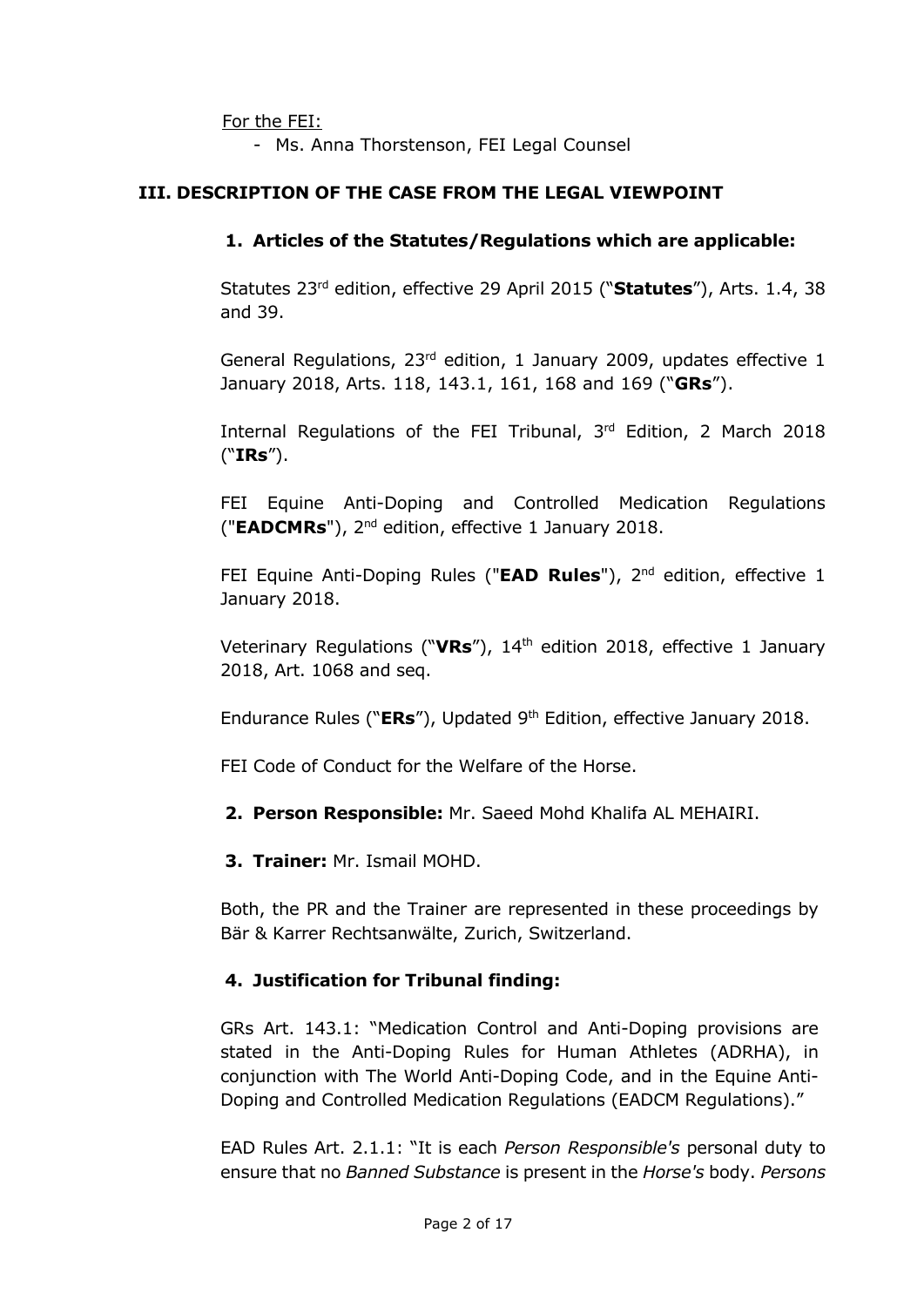*Responsible* are responsible for any *Banned Substance* found to be present in their *Horse's Samples*, even though their *Support Personnel* will be considered additionally responsible under Articles 2.2 – 2.8 below where the circumstances so warrant. It is not necessary that intent, Fault, negligence or knowing *Use* be demonstrated in order to establish an *EAD Rule* violation under Article 2.1."

# **IV. DECISION**

Below is a summary of the relevant facts, allegations and arguments based on the Parties' written submissions, pleadings and evidence adduced during the hearing. Additional facts and allegations found in the Parties' written submissions, pleadings and evidence may be set out, where relevant, in connection with the legal discussion that follows. Although the Tribunal has fully considered all the facts, allegations, legal arguments and evidence in the present proceedings, in its decision it only refers to the submissions and evidence it considers necessary to explain its reasoning.

# **1. Factual Background**

- 1.1 SHADDAD (the "**Horse**") participated at the CEI3\* 160 Euston Park in the United Kingdom, on 13 July 2018 (the "**Event**"), in the discipline of Endurance. The Horse was ridden by Mr. Saeed Mohd Khalifa Al Mehairi, who is considered as the Person Responsible in accordance with Article 118.3 of the GRs (the "**PR**"). The registered trainer for the Horse at the Event was Mr. Ismail Mohd.
- 1.2 The Horse a gelding was selected for sampling during the Event on 13 July 2018.
- 1.3 Analysis of urine and blood sample no. 5573061 taken from the Horse at the Event was performed at the FEI approved laboratory, LGC, New Market Road, Fordham, United Kingdom (the **"Laboratory"**). The analysis revealed the presence of Testosterone in the urine sample, and the quantitative analysis revealed the concentration of free and conjugated testosterone to be greater than the internationally agreed threshold of 20 nanograms free and conjugated testosterone per millilitre in urine from geldings. The measured concentration of testosterone was 35 nanograms per millilitre in the urine.
- 1.4 Testosterone is an anabolic steroid with anabolic effects. Testosterone may potentially be endogenously produced by male horses. Testosterone – provided it is detected in a gelding's Sample at a level above threshold (20 nanograms free and conjugated testosterone per millilitre) is classified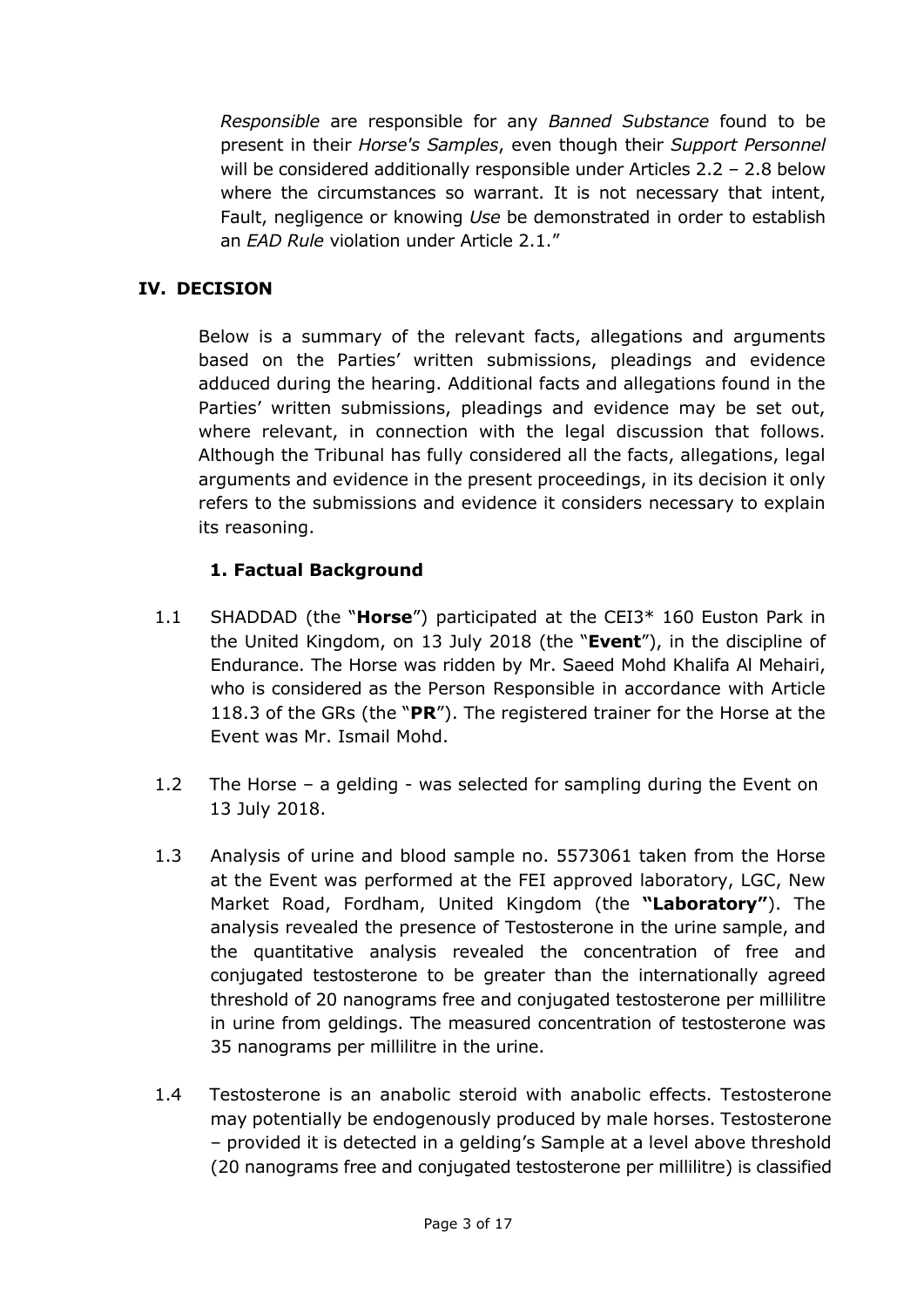as a Banned Substance under the FEI Equine Prohibited Substances List (the "**FEI List**"). Therefore, the positive finding for Testosterone above the threshold in the Horse's sample gives rise to an Anti-Doping Rule violation under the EADCMRs.

# **2. Notification Letters**

- 2.1 On 8 August 2018, the FEI Legal Department officially notified the PR, through the United Arab Emirates National Federation ("**UAE-NF**"), of the presence of the Prohibited Substances following the laboratory analysis, the possible rule violation and the consequences implicated. The Notification Letter included notice that the PR was provisionally suspended and granted him the opportunity to be heard at a Preliminary Hearing before the Tribunal.
- 2.2 The Notification Letter further included notice, in accordance with Article 7.4 of the EAD Rules, that the Horse was provisionally suspended for a period of two (2) months, from the date of Notification, *i.e.,* 8 August 2018 until 7 October 2018. The Provisional Suspension of the Horse was not challenged, and the Horse was provisionally suspended for the two-months period previously outlined.
- 2.3 On 13 August 2019, the FEI Legal Department officially notified the Trainer that as registered Trainer of the Horse he qualified as a member of the Support Personnel, and he was the Additional Person Responsible for the rule violation. The Trainer was notified of an apparent EAD Rule violation under Article 2.2 of the EAD Rules. Further, the FEI informed the Trainer that since he had earlier EAD Rule violations (Case 2017/BS01 – RAFIK DE KERPONT, Case 2017/BS03 – CASTLEBAR LIGHTENING, and case 2017/BS06 – PREUME DE PAUTE) Article 10.8 of the EAD Rules might apply. The Notification Letter included notice that the Trainer was provisionally suspended and granted him the opportunity to be heard at a Preliminary Hearing before the Tribunal.

# **3. The B-Sample analysis**

- 3.1 Together with the Notification Letter of 8 August 2018, the PR and the Owner were also informed that they were entitled (i) to the performance of a B-Sample confirmatory analysis on the positive sample; (ii) to attend or be represented at the B-Sample analysis; and/or (iii) to request that the B-Sample be analysed in a different laboratory than the A-Sample.
- 3.2 On 14 May 2018, the FEI notified the PR of the results of the B-Sample analysis carried out at the HKJC Laboratory in Hong Kong, which confirmed the presence of Testosterone at a level of 40.0 ng/mL.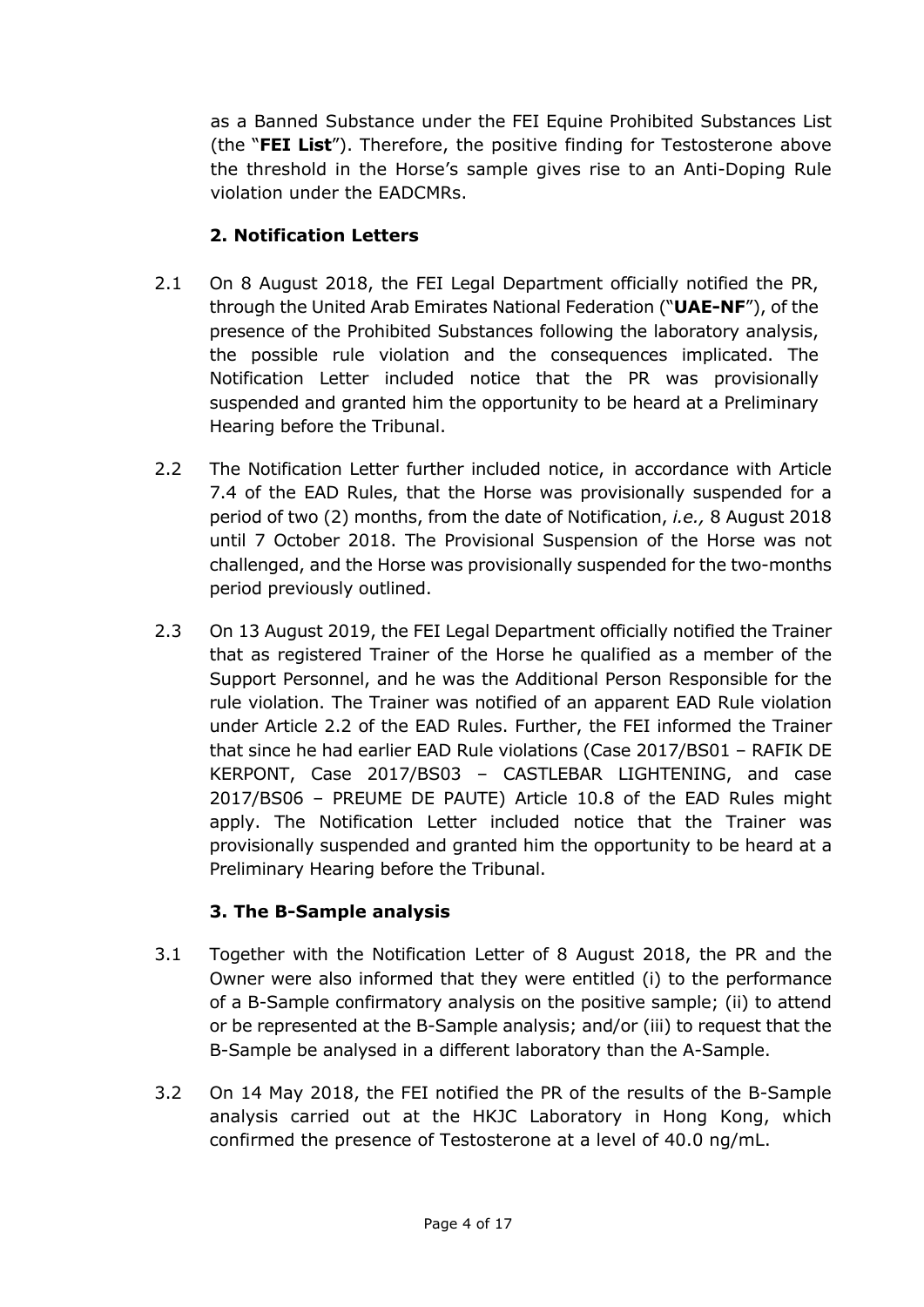### **4. Further proceedings**

- 4.1 On 20 May 2019, together with their submission, the PR and the Trainer requested for the lifting of the Provisional Suspensions imposed on them.
- 4.2 On 22 May 2019, the FEI Tribunal Chair appointed a panel for the present case, which was accepted by both Parties. Further, the Tribunal proposed and the Parties accepted expedited proceedings in the case at hand, rather than having two proceedings, *i.e.,* proceedings concerning the lifting of the Provisional Suspensions and the merits in the case.
- 4.3 On 3 July 2019, the FEI submitted its Response in the case at hand.
- 4.4 On 16 July 2019, the PR and Trainer confirmed that they maintained their earlier hearing request.
- 4.5 On 8 August 2019, a hearing via telephone conference call was held.

### **5. Written submission on behalf of the PR and Trainer**

5.1 On 20 May 2019, the PR and the Trainer provided their written explanations for the positive finding. They submitted the following Prayers for Relief:

*i) Admitting the present Written Explanation;*

*ii) Declaring that the Second Claimant shall not be considered Person Responsible;*

*iii) In the alternative, declaring that the Second Claimant bears no Fault or Negligence for the Adverse Analytical Finding and that any and all sanctions connected thereto shall be eliminated;*

*iv)* declaring that the First Claimant bears no Fault or Negligence for the *Adverse Analytical Finding and that any and all sanctions connected hereto shall be eliminated;*

*v) In any event, ordering the immediate lifting of the Claimants' provisional suspensions;*

*vi) In any event, ordering the Respondent to bear the costs of the present proceeding and to pay an appropriate contribution towards the Claimants' legal costs and other expenses related to the present proceeding.*

5.2 Together with their explanations, the PR and Trainer also submitted a statement by Mr. Saleem Khan, groom of the MRM stable for five years, and groom of the Horse during the Event. The groom stated that he was groom only for the Horse at the Event. On advise of a friend who had provided him with a cream, he has been using a cream on his shoulders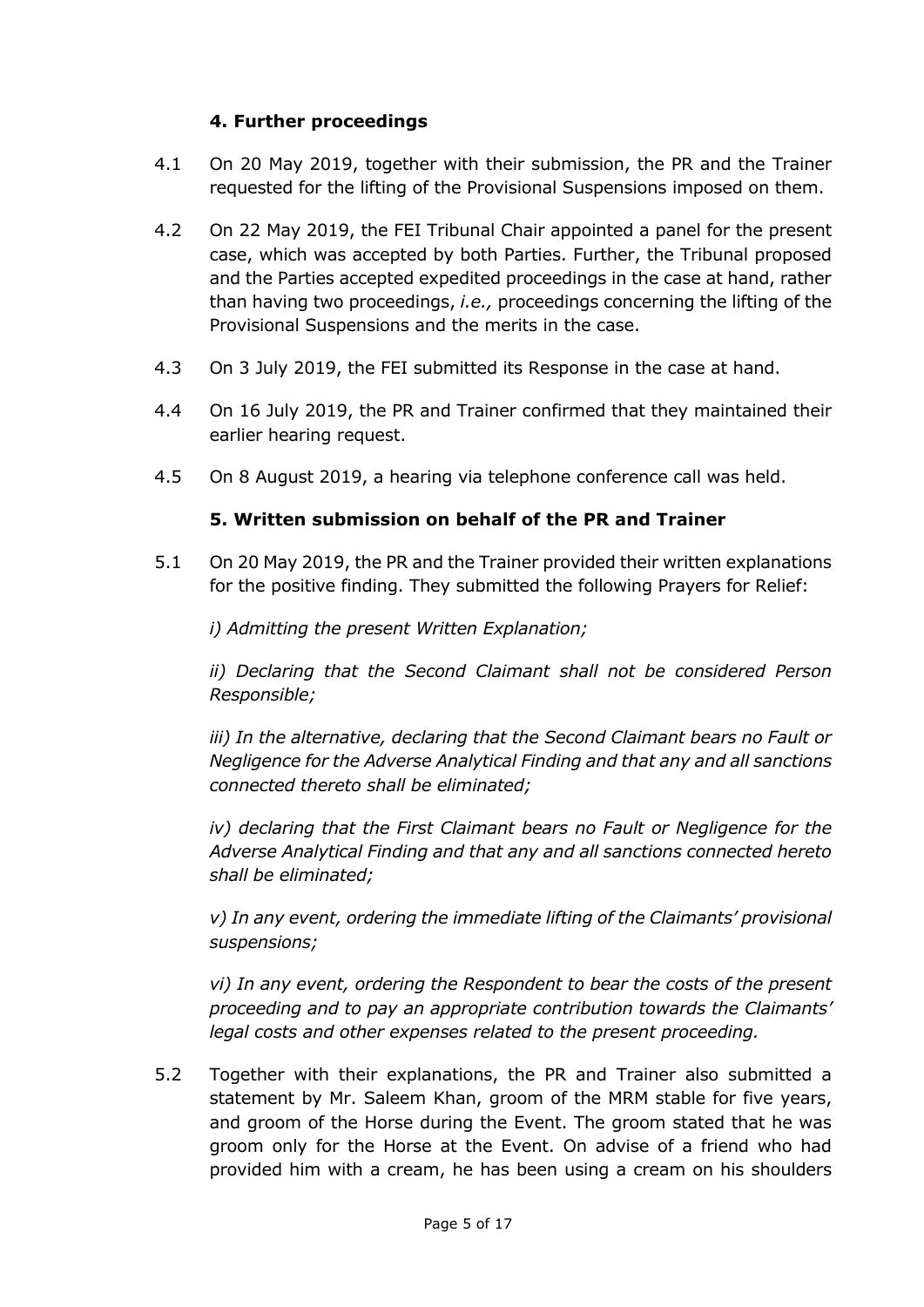for muscle treatment every morning, including on the day of the Event. He did not know that the cream would affect the horse in his care. In this respect, the PR and Trainer also provided a certificate of analysis and a statement by the Equine Forensic Unit Laboratory, confirming that they had analysed a "yellow cream", which was found to contain Testosterone; a semi quantitation performed on the sample returned a concentration of approximately 3 micrograms of Testosterone/gram. The Laboratory further stated as follows: *"A yellow cream was tested in the laboratory and was found to contain Testosterone, If this cream is applied on any subject, this might result in the cream to be absorbed which may lead to adverse analytical findings."* The PR and the Trainer provided in addition also photos of the cream and its label which states that the product contains "*Testosterone 2.5% 20 gm*".

- 5.3 In essence the PR and Trainer argued as follows:
	- a) It was undisputed that the PR was the athlete who rode the Horse at the Event. It was however disputed that the Trainer shall be considered as an additional Person Responsible in accordance with Article 118.3 of the GRs. The FEI's practice to treat Endurance trainers differently than trainers of other disciplines violated equal treatment, and there was no justification for FEI's unequal treatment of Endurance trainers. The strict liability rule was based on the concept of one person (who is) Responsible; it cannot be many persons responsible with liability for faults. Finally, the Trainer did not take any relevant decision about the Horse. The Trainer was not only the trainer to the Horse but a total of 314 horses of the MRM stable. The Horse was selected by the stable management, treated by the stable vets and taken care of by the stable grooms.
	- b) Regarding the source of the Banned Substance, the PR and the Trainer submitted that it has been demonstrated in the present proceedings that the only plausible source was by taking a cream, which the groom received by one of his friends, and by having close contact with the Horse on the day of the Event, the AAF was caused by the groom's use of a muscle treatment cream, which contained Testosterone. The PR and Trainer investigated various other scenarios for the source of the Testosterone: Contamination of Feed or Supplements, Medical Conditions of the Horse, Medical Treatment History, Sabotage and Deliberate Administration of the PR and the Trainer. All of these however turned out to be neither plausible or reasonable. Further, the Event was held a few weeks prior to the World Equestrian Games (WEG) 2018 in Tryon, and this had been the final test of the PR and Horse combination, and in their view it would not have made any sense to deliberately dope one of the best horses in Endurance with a substance.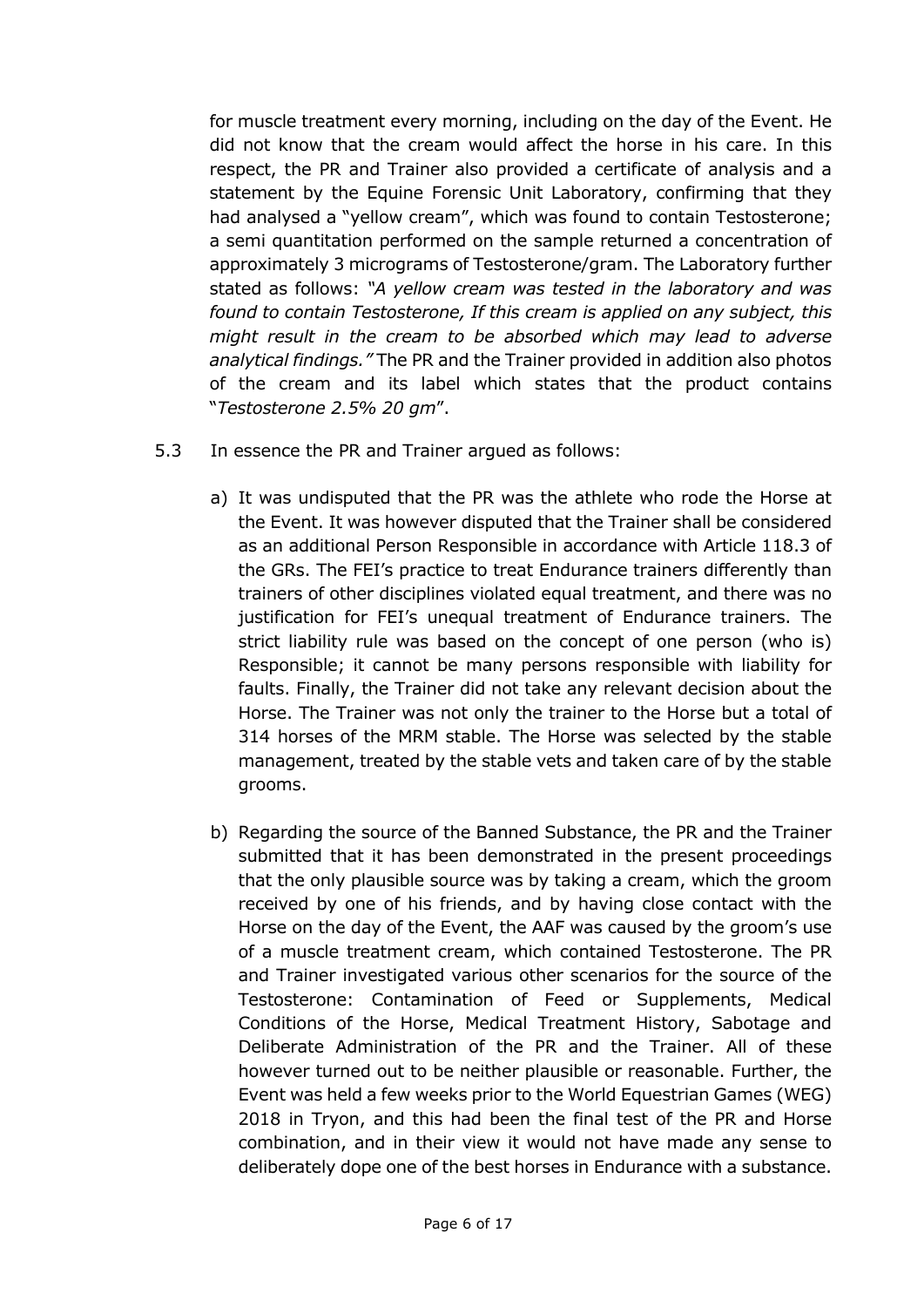- c) The PR and Trainer bore absolutely no responsibility for the EAD Rule violation at stake, as the AAF was caused by a contamination through an unauthorized use of medical treatment by a groom. They legitimately placed their trust in the groom for doing a proper job, who however without informing them acquired for personal use a cream containing Testosterone. Grooms working for the MRM stable were carefully selected, instructed and supervised by the MRM Management. Amongst others, the grooms are made aware of the possibility of contamination issues and were requested to report any possibly relevant substances they are taking for themselves.
- d) Furthermore, exceptional circumstances existed in the present case, as the AAF was caused by the misconduct of a third person and completely outside the sphere of influence of the PR and Trainer. Contamination had been accepted in numerous cases by the Tribunal as truly exceptional circumstances. Notably, this also included human contamination by third parties. The PR and Trainer could not reasonably have known of the incident, which made the circumstances of this case absolutely exceptional.
- e) The PR and Trainer have shown that in the present case all requirements for the applicability of Article 10.4 of the EAD Rules are satisfied, and consequently any and all sanctions otherwise applicable had to be eliminated.

# **6. Written submission by the FEI**

- 6.1 On 3 July 2019, the FEI provided its Response to the submissions received by the PR and the Trainer. Together with its Response the FEI submitted an expert opinion by Dr. Stuart W. Paine, Associate Professor of Veterinary Pharmacology, University of Nottingham, United Kingdom.
- 6.2 Dr. Paine came to the conclusion that based on his calculations based on literature evidence - it is highly implausible that the cream used by the groom for his muscle soreness (measured concentration of 3 micrograms Testosterone per gram of cream) could explain the 53 ng/ml Testosterone measured in the urine of the horse. Further, he explained that from a pharmacological point of view the most common medications used for muscle soreness would be a non-steroidal anti-inflammatory (NSAIDs) especially applied topically as a cream/gel to the muscle or an intramuscular administration of corticosteroid into the muscle. He was not aware of Testosterone being used for muscle soreness but he suggested that the expert opinion of a medical doctor should be sought for a more definitive answer.
- 6.3 Dr. Paine further stated as follows: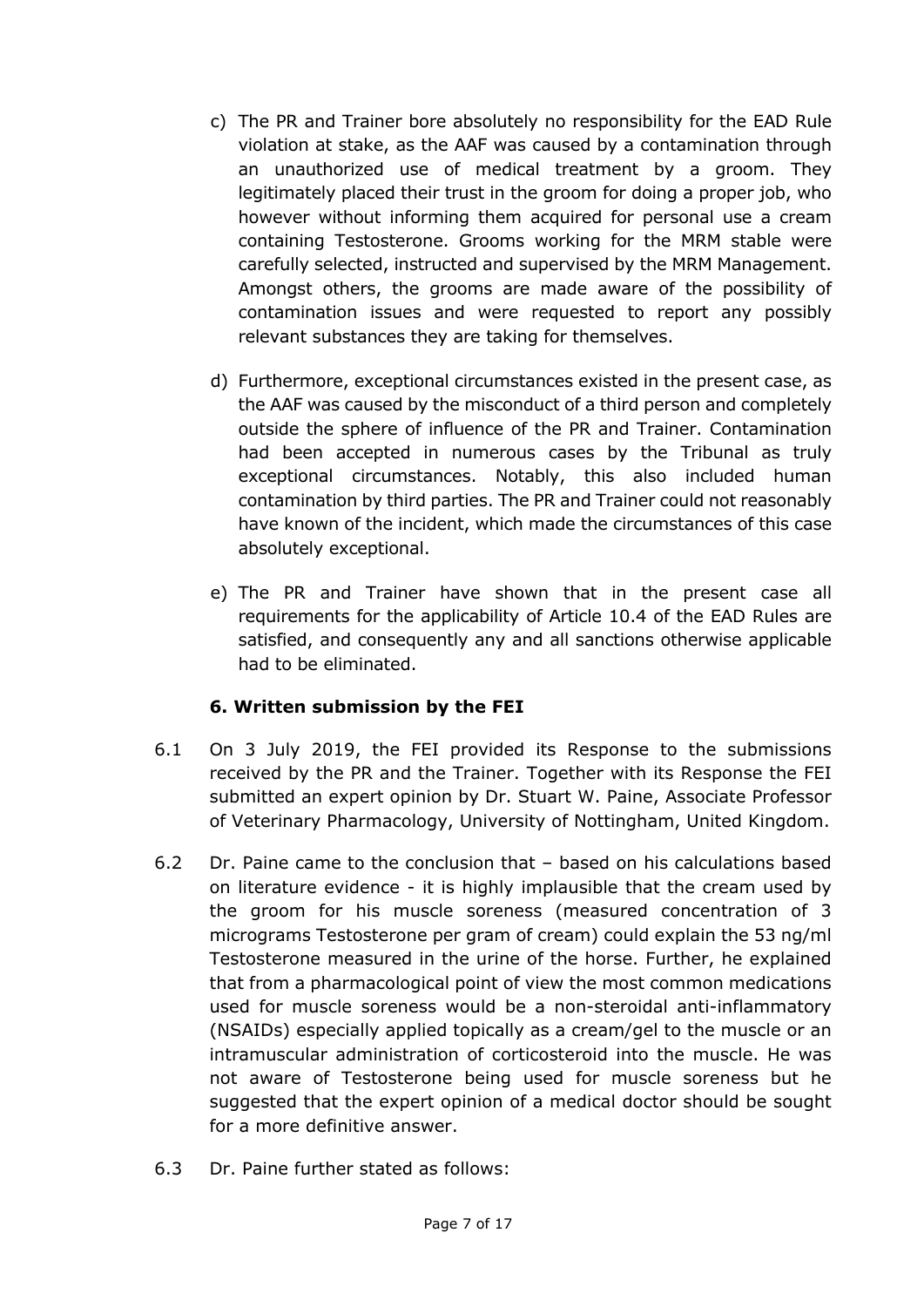*"According to the label on the box for the testosterone cream it contains 20 grams of cream at 2.5% testosterone. 2.5% refers to the weight of testosterone divided by the weight of the cream. So in 1 gram (1000 milligrams) of cream there would be 2.5% of this as testosterone which is equal to 25 milligrams (or 25,000 micrograms). However, according to the test analysis there was only approximately 3 micrograms testosterone per gram which is more than 8000 times lower than 25 milligrams. Clearly there is a discrepancy between the amount stated on the label and the amount actually measured by the laboratory."*

- 6.4 More specifically, Dr. Paine explained that assuming the groom used the whole box of cream (20 grams) and rubbed it into the muscle, and 10 percent of this ends up on his hands, according to literature evidence, the expected concentration of testosterone in the urine would be 0.12 ng/ml testosterone. This urine concentration of testosterone is negligible compared to either the gelding threshold of 20 ng/ml or the observed urine sample measurement of 53 ng/mL.
- 6.5 In essence the FEI submitted that:
	- a) Article 3.1 of the EAD Rules made it the FEI's burden to establish all of the elements of the EAD Rule violation charged, to the comfortable satisfaction of the Tribunal. The elements of an Article 2.1 violation were straightforward. "*It is not necessary that intent, fault, negligence or knowing Use be demonstrated in order to establish an EAD Rule violation under Article 2.1*". Instead it was a "strict liability" offence, established simply by proof that a Banned Substance was present in the Horse's sample. The results of the analysis of the A and B Samples taken from the Horse at the Event confirmed the presence of Testosterone, and constituted "sufficient proof" of the violation of Article 2.1 of the EAD Rules. In any event, the PR did not dispute the presence of the Testosterone in the Horse's sample. Accordingly, the FEI discharged its burden of establishing that the PR had violated Article 2.1 of the EAD Rules.
	- b) Regarding the Trainer, the FEI submitted that according to the definition of Trainer pursuant to Article 800.3-4 of the ERs, and due to the specificities of the Endurance discipline with Trainers making relevant decisions about the horse, the Trainer was regarded as an additional Person Responsible in accordance with Article 118.3 of the GRs. In addition, the Trainer was also considered as Support Personnel as per the definition in the EADCMRs. In the discipline of Endurance the Trainer has an important role and responsibility for each and every horse that he is training. It is therefore mandatory to register the Trainer in charge of each horse in the FEI database. Due to these specificities of the Endurance discipline the FEI is considering that the circumstances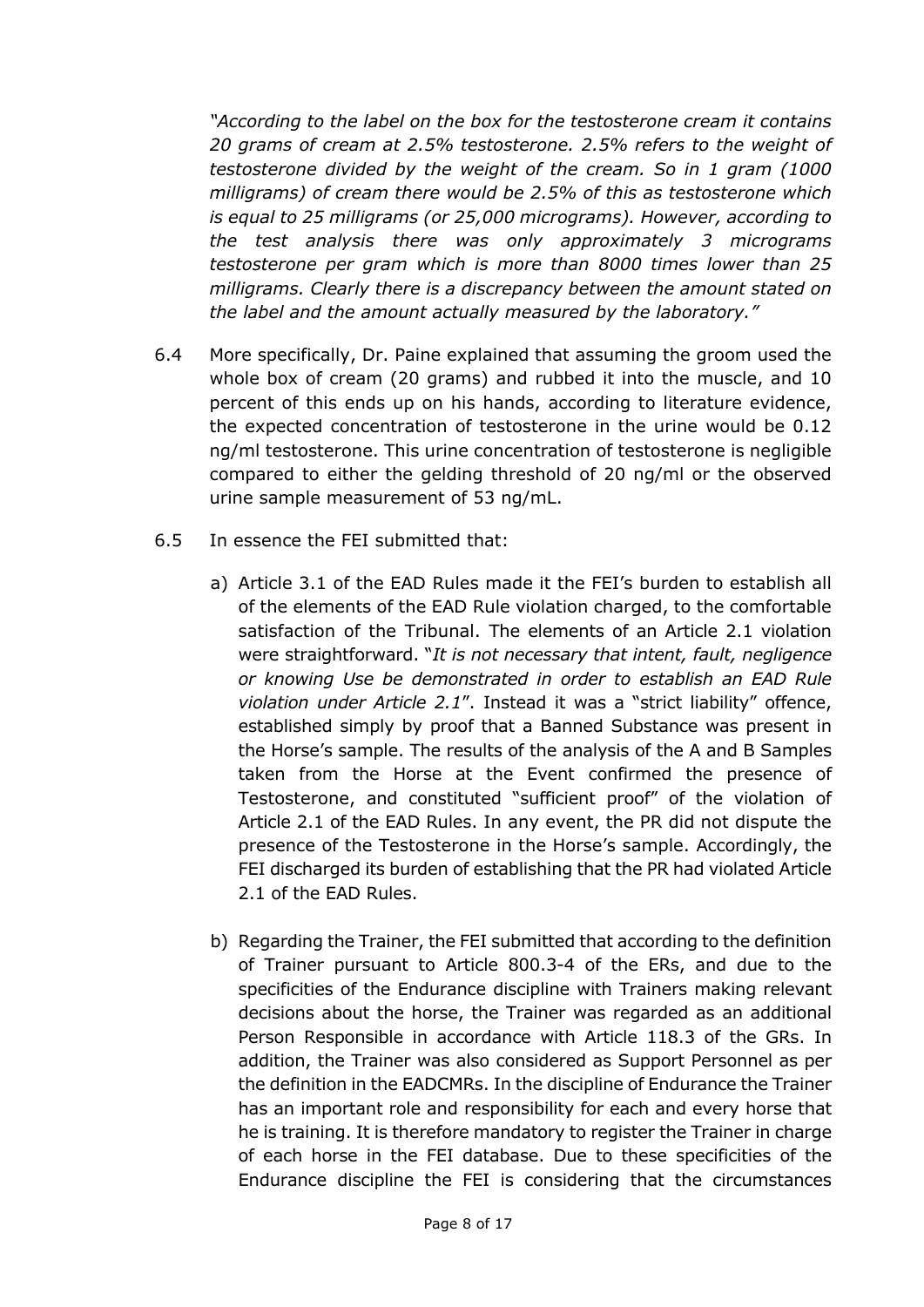always warrants for the Trainer to be considered additionally responsible under Articles 2.2-2.8 EAD Rules.

- c) In the UAE in particular, the Trainer actually has the main responsibility and control over the horse. He is in charge of and taking decision of the preparation of the horse both physically and mentally for competition and is performing the daily physical training of the horses registered under him. Prior to the competition, the Trainer is responsible for the conditioning of the horse for competition which involves the exercise programme, nutrition of the horse, seeking appropriate veterinary care and the administration of therapeutic substances under veterinary advice. In cases where a Banned Substance is found in a Horse, the Trainer was clearly guilty of Use and it was not necessary that intent, fault, negligence or knowing use was demonstrated to be at fault for the rule violation along with the PR.
- d) The Trainer has committed previous violations of the EADCMRs. The FEI therefore charged this Trainer for Use. In fact, it was the circumstances of more than one ADRV of a Trainer that warranted the rule violation charges and provisional suspension of such Trainer.
- e) Where a Banned Substance was found in a horse's sample, a clear and unequivocal presumption arose under the EAD Rules that it was administered to the horse deliberately in an illicit attempt to enhance its performance. As a result of this presumption of fault, Article 10.2 of the EAD Rules provided that a Person Responsible with no previous doping offence, but who violated Article 2.1 of the EAD Rules was subject to a period of Ineligibility of two (2) years, unless he was able to rebut the presumption of fault.
- f) The EAD Rules stipulate and the jurisprudence of the Tribunal and the Court of Arbitration for Sport ("**CAS**") are very clear: it is a strict threshold requirement of any plea of No (or No Significant) Fault or Negligence that the PR/Trainer prove how the Testosterone entered into the Horse's system. The FEI submitted that the PR/Trainer have an obligation to provide clear and convincing evidence that proved how the Testosterone entered the Horse's system. In relying on Dr. Paine's expert opinion, the FEI submitted that the FEI finds the explanation provided by the PR and Trainer as highly implausible. The threshold requirement of proving how the substance entered the Horse's system, had therefore not been fulfilled.
- g) The FEI highlighted that Banned Substances are never to be found in a competition horse, they are substances with no legitimate use and have a high potential for abuse. This was in particular the case of anabolic steroids such as Testosterone in the case at hand.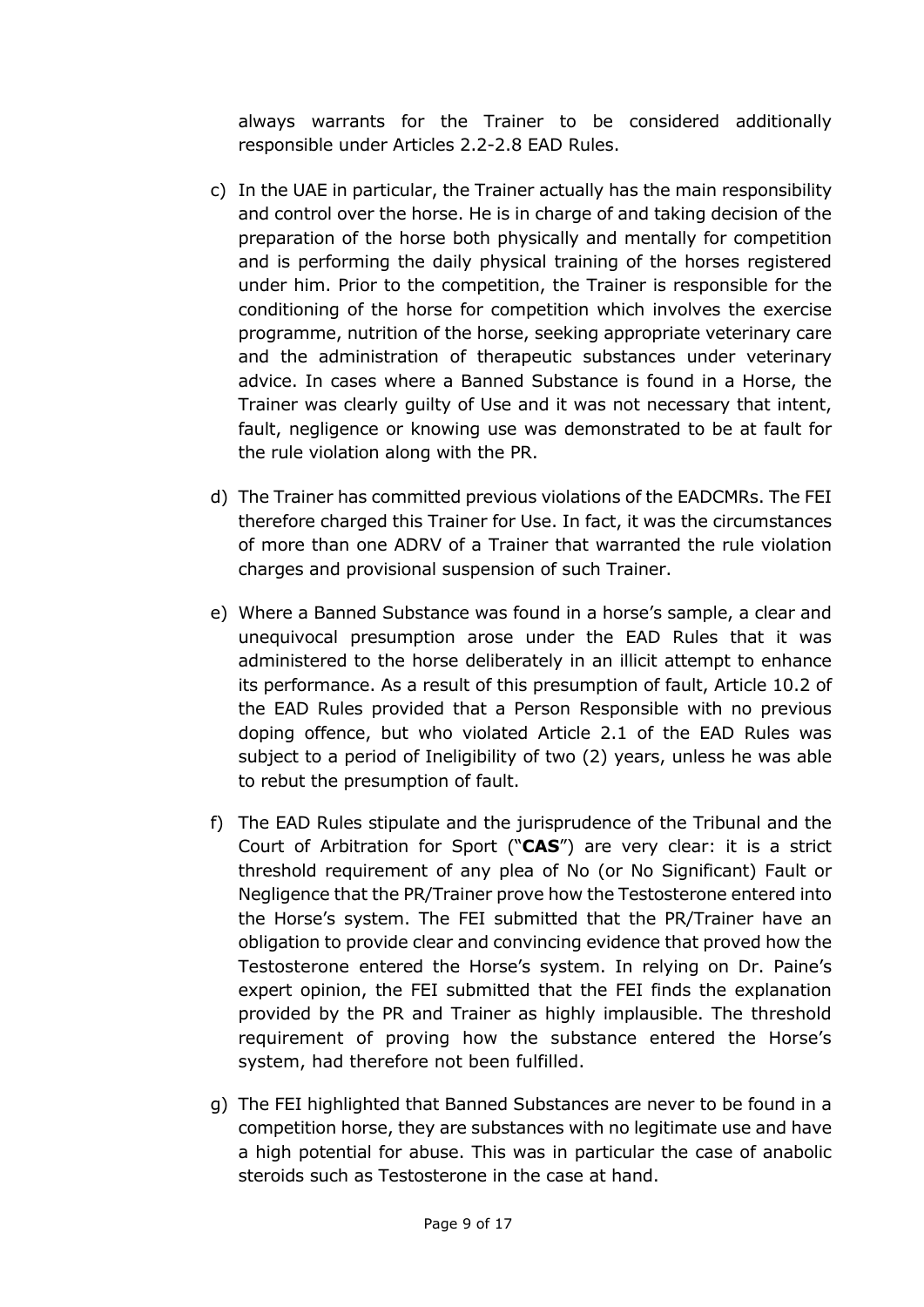- h) Equestrian sport is particular that way that it is difficult to keep control over what the horse ingests and in addition to have full control at all times. Despite this difficulty, the CAS case law has confirmed that the PR is in the best position to have this control and naturally also is the person to have strict liability in relation to a positive finding in the horse. It was therefore extremely important that the PR's and Trainer's duty of care is very high.
- i) Regarding the degree of Fault and Negligence by the PR and the Trainer for the rule violation, the starting point was the "*personal duty*" of the PR, and the Trainer as Support Personnel, along with the PR's duty, *i.e.,* their personal duty to ensure that "*no banned substance is present in the Horse's body*", following from Article 2.1.1 of the EAD Rules. There was a presumption that the Trainer in Endurance, due to their position, have the control over the decisions of the Horse, and the Trainer did not provide any proof otherwise.
- j) Further, the FEI clarified there was no breach of equal treatment, since each and every registered Trainer in Endurance was treated the same. Only the discipline of Endurance has the concept of Trainer as in the meaning of the ERs, and there were many discipline particular rules that only applied to the discipline in question. Further, it was the Trainer's own choice to be the registered Trainer for 314 horses, and he had to be aware that with this function there is a particular responsibility applying to him, even if he has delegated certain responsibilities to third persons. In any case, there has been no supporting evidence proving the contrary.
- k) Since the PR and Trainer have not provided any plausible explanation or causal link to the rule violation, the FEI did therefore not evaluate the PR's/Trainer's degree of fault, and no reduction of the standard ineligibility period of two (2) years (for both the PR and the Trainer) applies. The periods of provisional suspensions should be credited in the final period of Ineligibility.
- l) The FEI also requested the automatic disqualification of the results of the PR and Horse combination obtained in the Competition, and the entire Event.
- m) Finally, the FEI requested that the Tribunal fine the PR and the Trainer respectively in the amount of 7,500 CHF, and order the PR and the Trainer to pay the legal costs of 2,500 CHF each, as well as order the PR/Trainer to pay the cost of the B-Sample.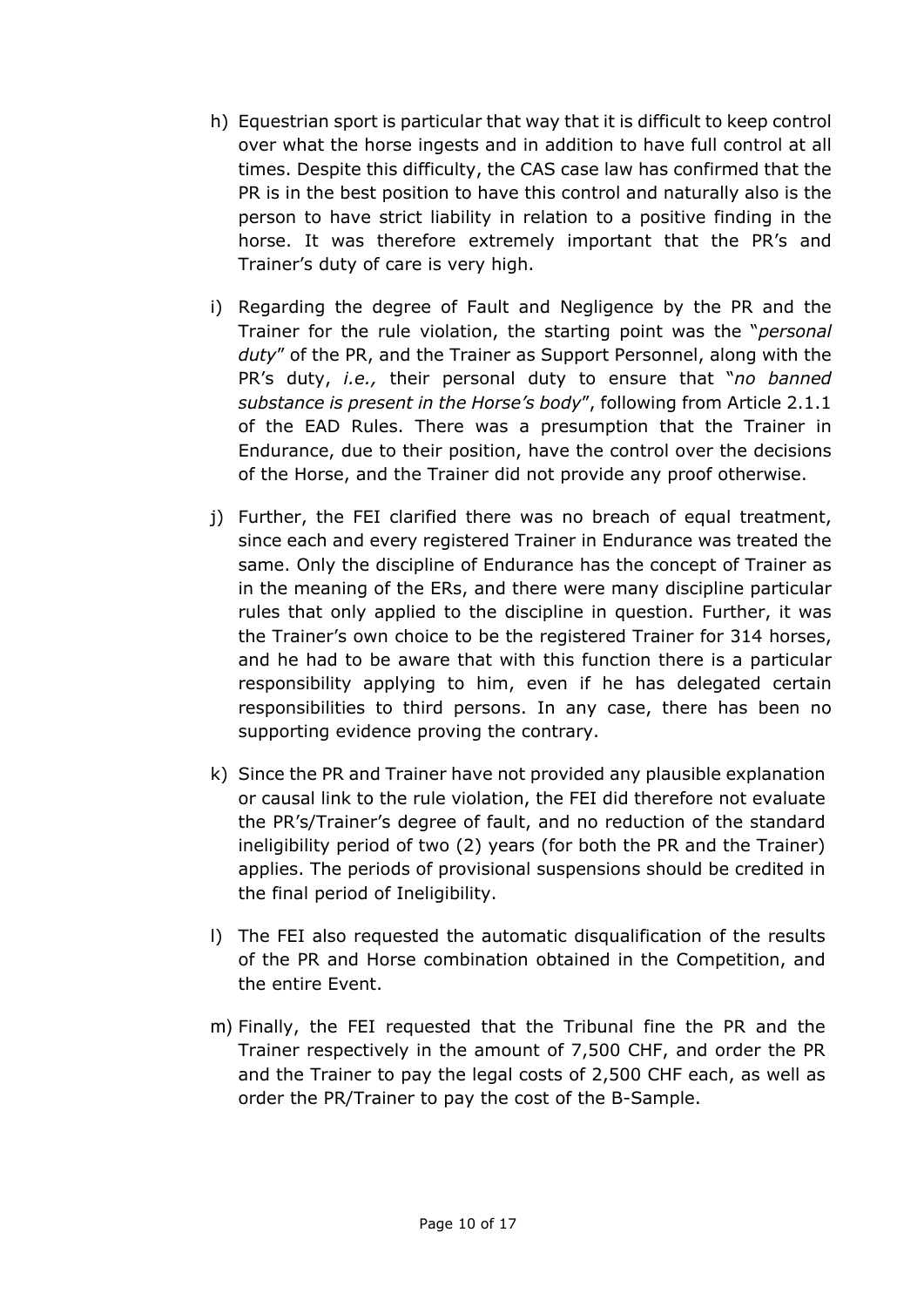# **7. Hearing**

- 7.1 During the hearing the Parties had ample opportunity to present their cases, submit their arguments and answer to the questions posed by the Tribunal. After the Parties' submissions, the Tribunal closed the hearing and reserved its Decision. The Tribunal heard carefully and took into consideration in its discussion and subsequent deliberation all the evidence and the arguments presented by the Parties even if they have not been summarized herein.
- 7.2 At the end of the hearing, the Parties acknowledged that the Tribunal has respected their right to be heard and their procedural rights.
- 7.3 During the hearing, and where not mentioned otherwise in the following, both Parties maintained their previous submissions.
- 7.4 The PR and Trainer further submitted that in addition to their written submission, and in the event the Tribunal did not accept the No Fault or Negligence submission, and in case the Tribunal considered the Trainer as additional Person Responsible, the period of Ineligibility imposed on them should not be longer than one (1) year, *i.e.,* the period of time they were already provisionally suspended; also in taking into consideration that the PR has missed the WEG, one of the most important events in his career.
- 7.5 They further argued that the FEI expert used the wrong value in its statement, *i.e.,* 53 ng/mL instead of the 35 ng/mL found in the A-Sample and the 40 ng/mL found in the B-Sample. The FEI argued that this concerned only a typo, the concentrations provided would be plus/minus 10 ng anyways, and most importantly there was a difference of a 100 times with regard to the concentrations found in the cream. Furthermore, the PR and the Trainer argued that the tube analysed was not the same as the cream used by the groom; the latter was empty and they had bought the same cream on the black market for the analysis purpose. Their aim had merely been to proof that this cream contains Testosterone, and that such a cream can be the source of the AAF.
- 7.6 They had provided a reasonable explanation, and this scenario, *i.e.,* human-horse contamination through the application of the Testosterone cream by the groom, was the most likely one. They had provided a clear, credible and convincing scenario, and met their required burden of proof, *i.e.,* on a balance of probability. It was known that grooms from different countries shared medicines, and would not always get a prescription for them. In addition, the composition of creams on the black market might vary from tube to tube, as also recognised by the FEI expert, who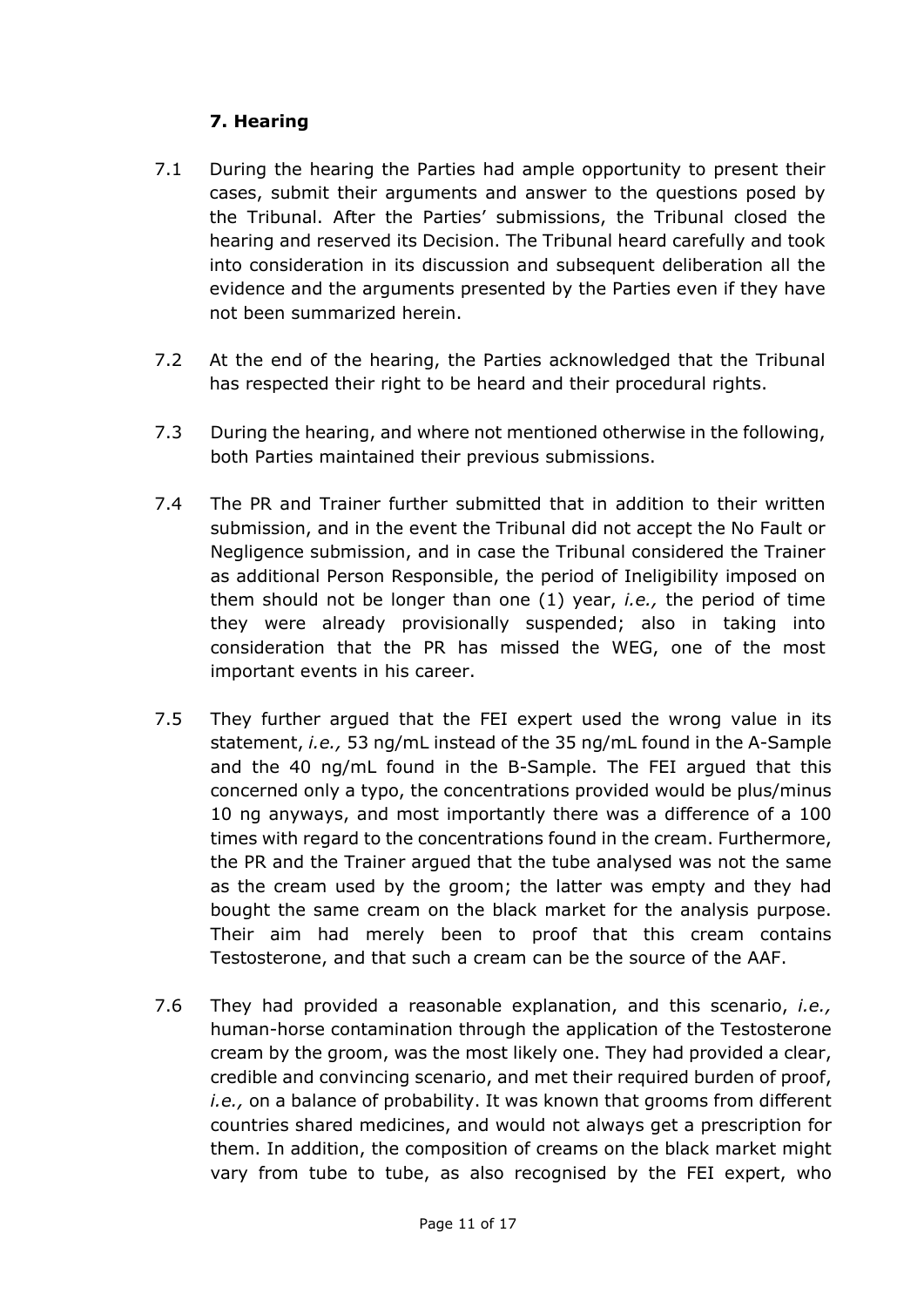confirmed that the concentration of Testosterone found was not the one written on the tube. The PR and the Trainer had a respectable reputation and would not have risked the participation in the WEG, and the Event was only a test for the WEG. With regard to the previous cases, the Trainer clarified that all of them concerned a feed producing manufactory error*, i.e.,* the feed had been contaminated at a manufactory level.

- 7.7 Neither the PR nor the Trainer bore any fault for the positive finding. The groom was carefully chosen and has worked diligently for 6 years. They had therefore no reason to believe that there was any risk. According to case law (referring to the *Sharapova case*) one may delegate certain tasks if the person is chosen carefully and instructed carefully, which in their view had been the case in the present case.
- 7.8 Finally, the Trainer argued that he could not be held accountable as an additional PR. Pursuant with Article 118.3 of the GRs, a Support Personnel, such as the Trainer "may" be regarded as additional PR, but only where this person has "decision making power". In the case at hand, the Trainer had more than 300 horses to look after, he did not and could not make decisions for each and every of these horses. In particular, he could not be held accountable for the mistakes of the groom. Upon request by the Tribunal what instructions the groom had been provided, the legal representatives of the PR and the Trainer answered that while they could not provide details, all grooms were provided with information and normal instructions of stable management when starting to work at the MRM stable. Finally, the Trainer was of the view it was for the FEI to prove that he made relevant decisions. The FEI argues the opposite and puts forward that the Trainer has not provided any evidence that he was not responsible for the Horse.
- 7.9 The FEI highlighted that Testosterone is one of the most old-school anabolic steroids, which was known to be used in the build-up period for competitions in Endurance. Dr. Paine found the explanations of the PR and Trainer regarding the source "highly implausible" which meant impossible. No explanation as to why the groom needed this cream has been provided, nor a medical certificate submitted. The FEI also questioned why the groom did not wash his hands, or wear gloves when treating the horses, especially seen that he was on medication.
- 7.10 The FEI further clarified that the FEI has accepted certain human contamination cases in the past, but in those cases the scientific plausibility has been confirmed, which was not the case in the present case. Here, no transdermal studies from humans to horses have been presented. According to the FEI the PR and the Trainer did not provide any link of the plausibility in the present case.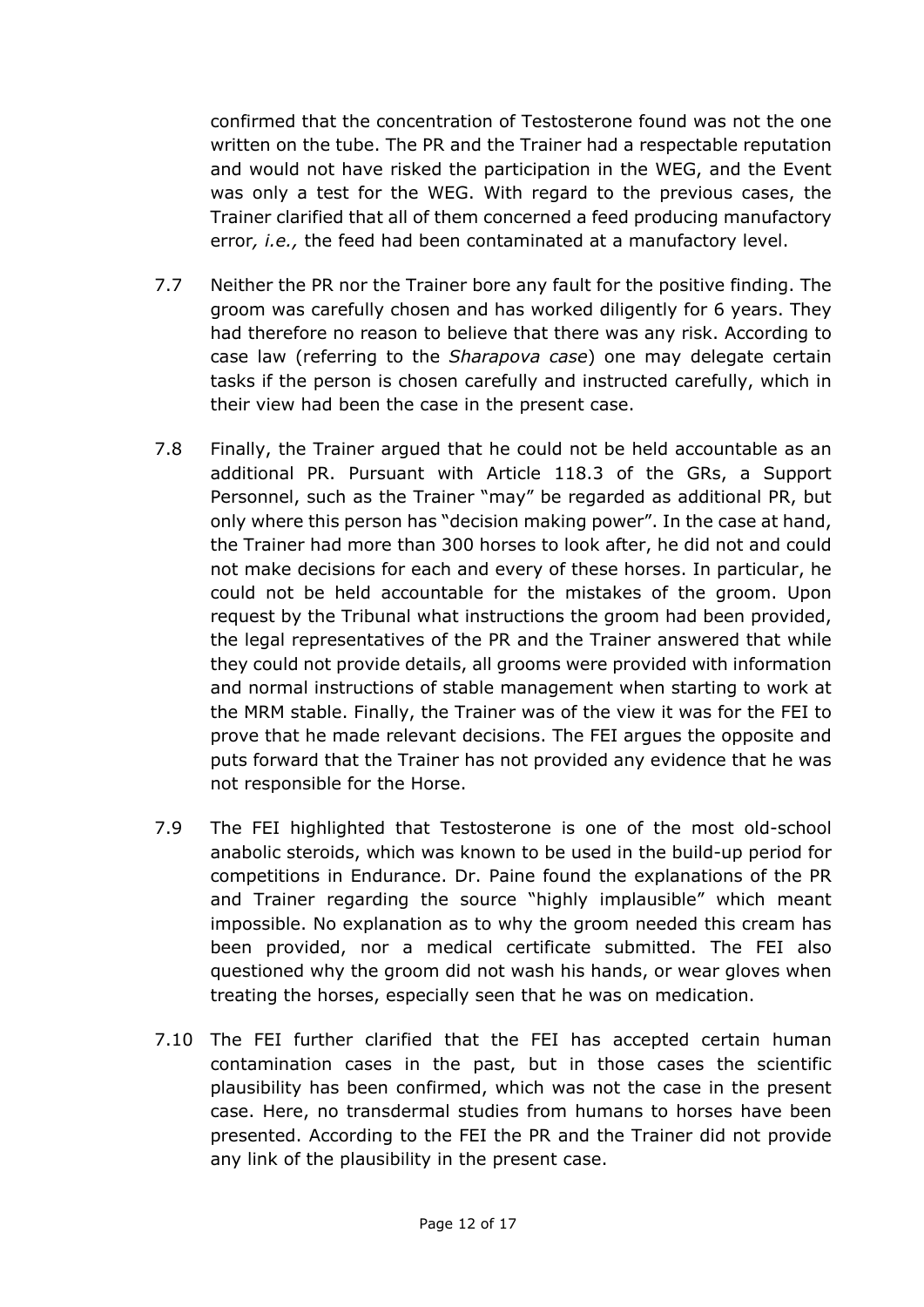- 7.11 In case the Tribunal accepted the explanations by the PR and the Trainer with regard to the source of the Banned Substance, the FEI argued that the PR and the Trainer have not provided any explanations on the daily handling of the horses, and what they do to avoid positive findings and contamination. Neither were they personally present at the hearing to answer questions.
- 7.12 Finally, the FEI explained that in Endurance a trainer has more responsibilities for the horse than the rider, especially in the Middle East. It was for example the trainer who prepares the horse for competition. If the Trainer in the present case cannot care for 300 horses, the FEI finds that he should not be the registered Trainer for all of them, and he could delegate his responsibilities. The FEI takes it for granted that the registered Trainer is employed to train the horses he is registered for.

### **8. Jurisdiction**

8.1 The Tribunal has jurisdiction over this matter pursuant to the Statutes, GRs and EAD Rules.

#### **9. The Person Responsible**

9.1 In accordance with Article 118.3 of the GRs, the PR is the Person Responsible in the case at hand, as he competed with the Horse at the Event.

#### **10. The Additional Person Responsible**

- 10.1 In accordance with Article 118.3 of the GRs, Support Personnel may be regarded as additional Persons Responsible if they are present at the Event or have made a relevant Decision about the Horse. Pursuant to the definition of Support Personnel in the EADCMRs, trainers are included in the notion of Support Personnel. Furthermore, the term "Trainer" is defined in the ERs in Article 800.3-4 as *"the person who is in charge of the preparation of the Horse both physically and mentally for Competition. Prior to the Event, the Trainer is responsible for the conditioning of the Horse for the Competition which involves the exercise programme, nutrition of the Horse, seeking appropriate Veterinary care and the administration of therapeutic substances under Veterinary advice".*
- 10.2 The Tribunal notes, and it remains undisputed that the Trainer was the registered Trainer for the Horse at the Event. Furthermore, he was present at the Event. The Tribunal understands that the purpose of registering trainers in the discipline of Endurance is precisely in order to know and if necessary to hold accountable those persons who take the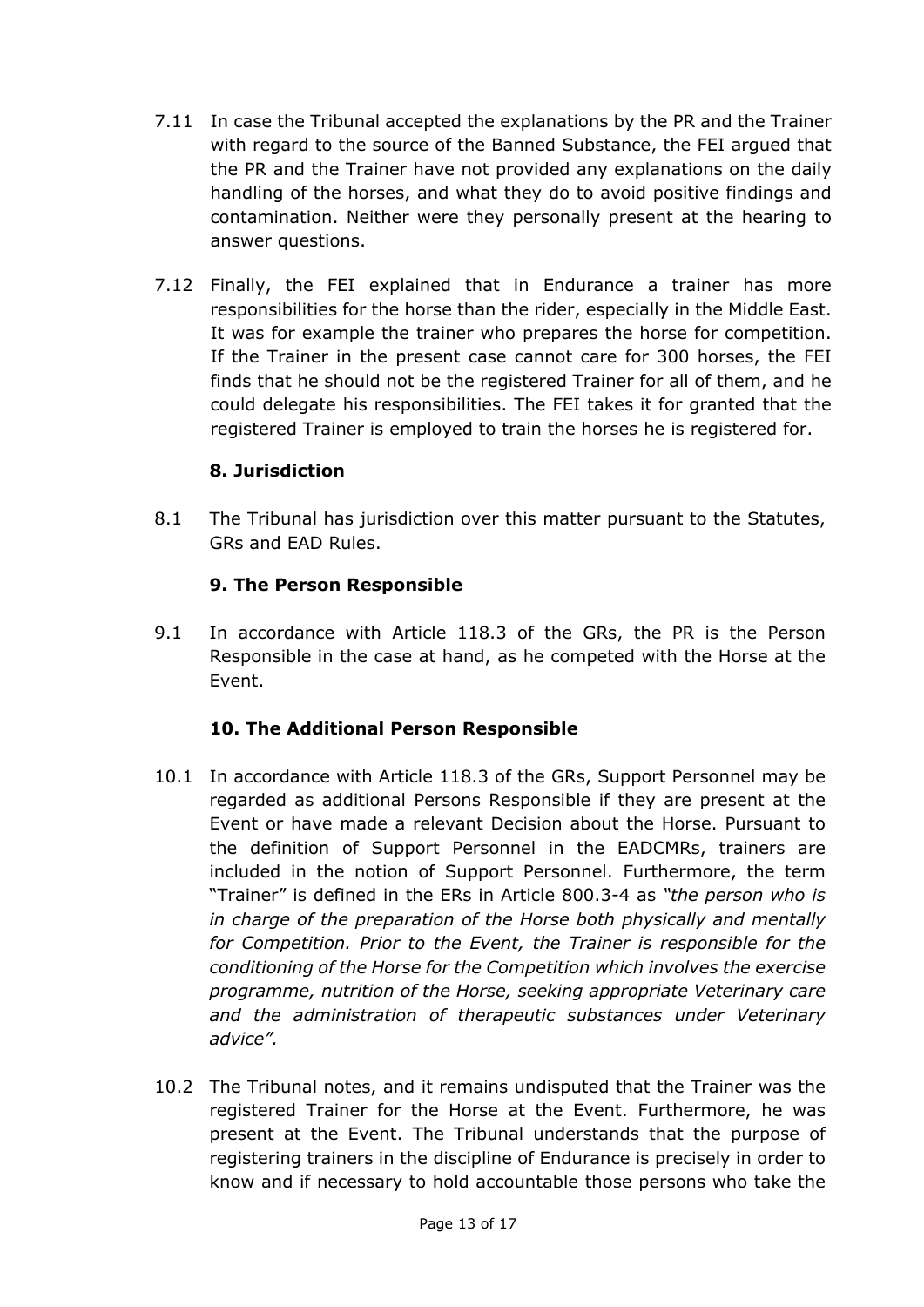actual decisions of the Horse in preparation for competitions. If a trainer is no longer responsible for a horse, or takes no responsibility for the horse in the meaning of Article 800.3-4 of the ERs, the Tribunal would expect such person to no longer be registered as the trainer for that horse. Claims to the contrary cannot be accepted as valid excuses, and can in any case not be considered without any evidence in this regard.

10.3 The Tribunal therefore finds the assertation that the Trainer had no decision role in the preparation of the Horse for the Event, and hence no responsibility for the positive finding, without merit.

# **11. The Decision**

- 11.1 As set forth in Article 2.1 of the EAD Rules, sufficient proof of an EAD Rule violation is established by the presence of a Banned Substance in the Horse's A and B Sample. The Tribunal is satisfied that the laboratory reports relating to the A and B Sample reflect that the analytical tests were performed in an acceptable manner and that the findings of the Laboratories are accurate. The Tribunal is satisfied that the test results evidence the presence of Testosterone above the threshold in the urine sample taken from the Horse at the Event. The PR has accepted the accuracy of the test results and the positive finding. Testosterone is a Prohibited Substance on the FEI List and the presence of Testosterone in a gelding, such as the Horse, above the threshold is prohibited at all times under Article 2.1 of the EAD Rules.
- 11.2 As set forth in Article 2.2 of the EAD Rules, it is each Person Responsible's personal duty, along with members of their Support Personnel, such as the Trainer in the case at hand, to ensure that no Banned Substance enters into the Horse's body. The Trainer has accepted the accuracy of the test results and the positive finding.
- 11.3 As a result, the FEI has thus established an Adverse Analytical Finding, and has thereby sufficiently proven the objective elements of an offence by both, the PR and by the Trainer, in accordance with Article 3 of the EAD Rules.
- 11.4 Pursuant to Article 10.2.1 of the EAD Rules the period of Ineligibility for an Article 2.1 or an Article 2.2 EAD rule violation, *i.e.,* the Presence of a Banned Substance in a Horse's sample, and the Use or Attempted Use of a Banned Substance, shall be two (2) years, subject to a potential reduction or suspension pursuant to Articles 10.4, 10.5 or 10.6 of the EAD Rules.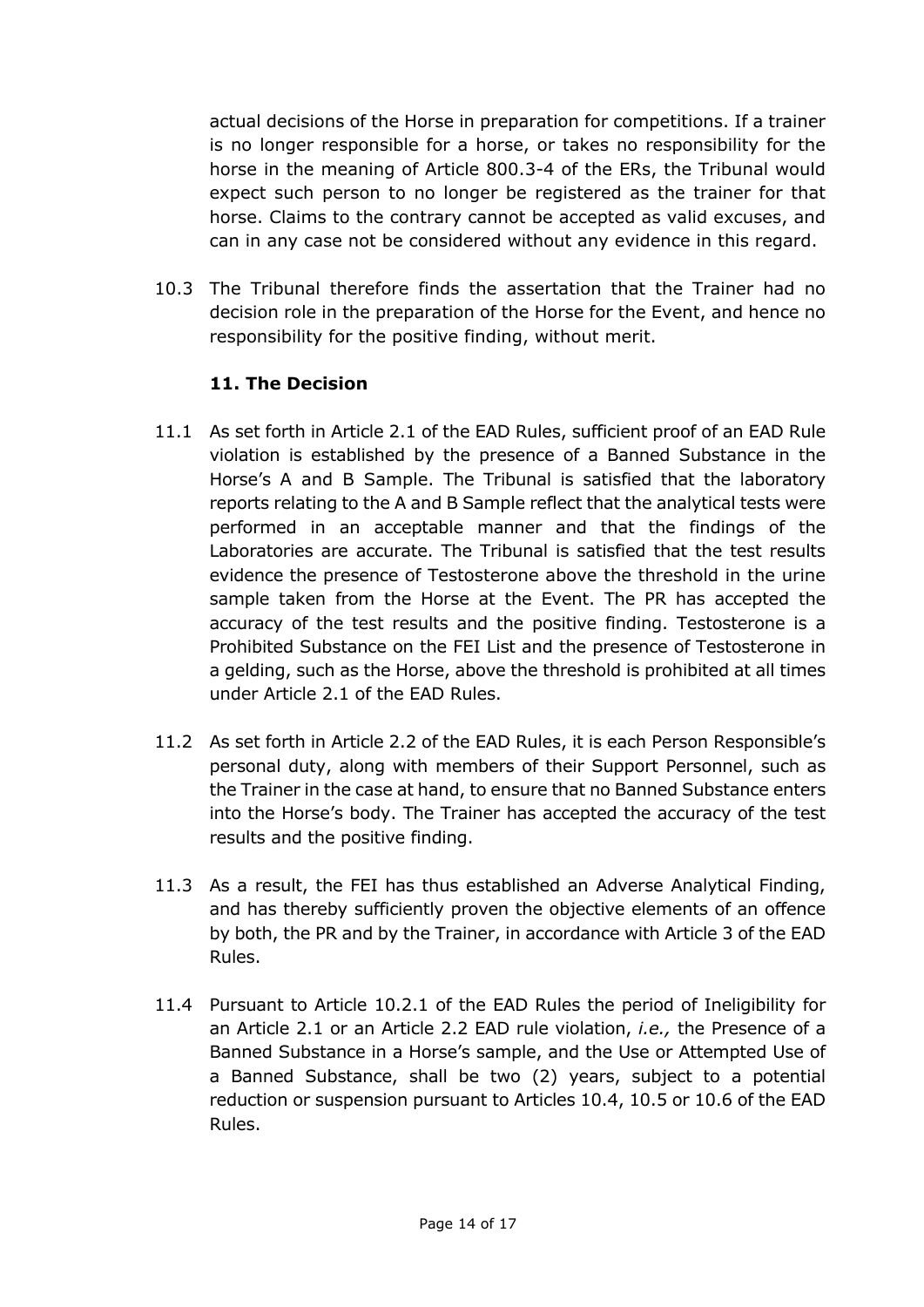- 11.5 In cases brought under the EADCMRs, a strict liability principle applies as described in Articles 2.1.1 and 2.2.1 of the EAD Rules. Once an EAD Rule violation has been established by the FEI, a PR and the Additional PR have the burden of proving that they bear "*No Fault or Negligence*" for the rule violations as set forth in Article 10.4 of the EAD Rules, or "*No Significant Fault or Negligence*," as set forth in Article 10.5 of the EAD Rules.
- 11.6 In order for Articles 10.4 and 10.5 of the EAD Rules to be applicable, the PR and the Trainer must establish as a threshold requirement how the Prohibited Substance entered the Horse's system.
- 11.7 To start with, the Tribunal has taken note of the PR's and Trainer's explanations as to the source of the Testosterone, namely that the groom rubbed a cream containing Testosterone on his shoulder for muscle treatment and that a human-horse contamination occurred. The Tribunal however notes and finds that the level of Testosterone in the Horse's system or urine respectively was not explainable by the alleged contamination with the Testosterone cream used by the groom. Furthermore, the Tribunal also finds the use of the Testosterone cream for sore muscles as not plausible. As a result, the Tribunal does not find the explanations put forward by the PR and Trainer as more likely than not, and thus finds that the PR and Trainer have not met the required standard of proof, *i.e.,* on a balance of probability. Therefore, these individuals have not established how the Testosterone entered the Horse's system.
- 11.8 Not having met this first hurdle, the Tribunal does not have to decide on the degree of fault of the PR and the Trainer. Nonetheless, the Tribunal finds that – even if the Tribunal would accept the explanations as to how the Testosterone entered the Horse's system, which it does not – there was no evidence presented to the Tribunal on the issue of fault which would allow the Tribunal to find that there was sufficient exercise of caution to allow any mitigation.
- 11.9 The Tribunal comes to this conclusion for the reasons as follows. Firstly, the PR and/or the Trainer provided no testimony or statement to the Tribunal. Secondly, it has not been established by the PR or the Trainer that they provided education to the grooms in the stable, and in particular to the groom in question, on the issue of Clean Sport and how to prevent Prohibited Substances from entering horses. Thirdly, neither the PR or the Trainer provided any evidence of oversight of the activities of the grooms who were responsible for the horses, and in particular of the groom who cared for the Horse. Forth, neither individual provided any evidence of any procedures in place to prevent Prohibited Substances from entering horses, and in particular the Horse in question. And finally, the Tribunal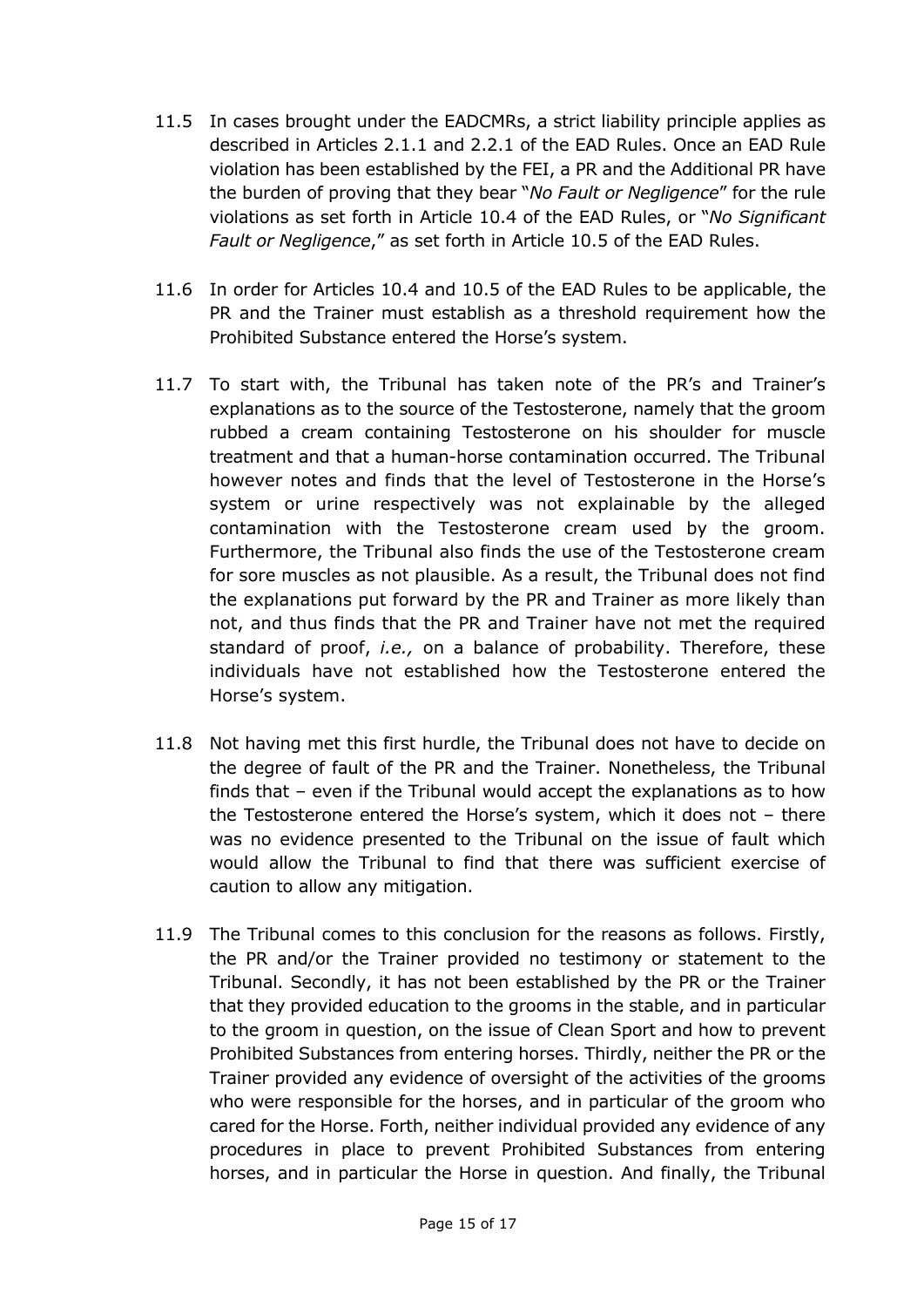notes that no Medication Logbook for the Horse was provided.

11.10 As a result, the Tribunal finds that no reduction under Articles 10.4 and 10.5 of the EAD Rules would be warranted in this case for either the PR or the Trainer. Further, no reduction in accordance with Article 10.6 of the EAD Rules is warranted, and has neither been claimed in the present case.

# **12. Disqualification**

12.1 Since the EAD Rules have been violated, and for reasons of ensuring a level playing field, the Tribunal disqualifies the Horse and the PR combination from the Competition and the entire Event, and all medals, points and prize money won must be forfeited, in accordance with Articles 9 and 10.1.2 of the EAD Rules.

# **13. Sanctions**

- 13.1 As a result of the foregoing, the period of Ineligibility imposed on the PR and the Trainer for the present rule violation shall be two (2) years.
- 13.2 The Tribunal imposes the following sanctions on the PR in accordance with Article 169 of the GRs and Article 10 of the EAD Rules:
	- 1) The PR shall be suspended for a period of **two (2) years**. The period of Provisional Suspension, effective from 8 August 2018 shall be credited against the period of Ineligibility imposed in this decision. Therefore, the PR will be ineligible **until 7 August 2020**.
	- 2) The Trainer shall be suspended for a period of **two (2) years**. The period of Provisional Suspension, effective from 13 August 2018 shall be credited against the period of Ineligibility imposed in this decision. Therefore, the Trainer will be ineligible **until 12 August 2020**.
	- 3) The PR is fined **seven thousand five hundred Swiss Francs (CHF 7,500).**
	- 4) The Trainer is fined **seven thousand five hundred Swiss Francs (CHF 7,500).**
	- 5) The PR and the Trainer each shall contribute **two thousand five hundred Swiss Francs (together CHF 5,000)** for the cost in these proceedings. In addition, the PR and the Trainer together shall bear the cost of B-Sample analysis.
- 13.3 No Person Responsible and/or member of the Support Personnel, *i.e.,* the Trainer, who has been declared Ineligible may, during the period of